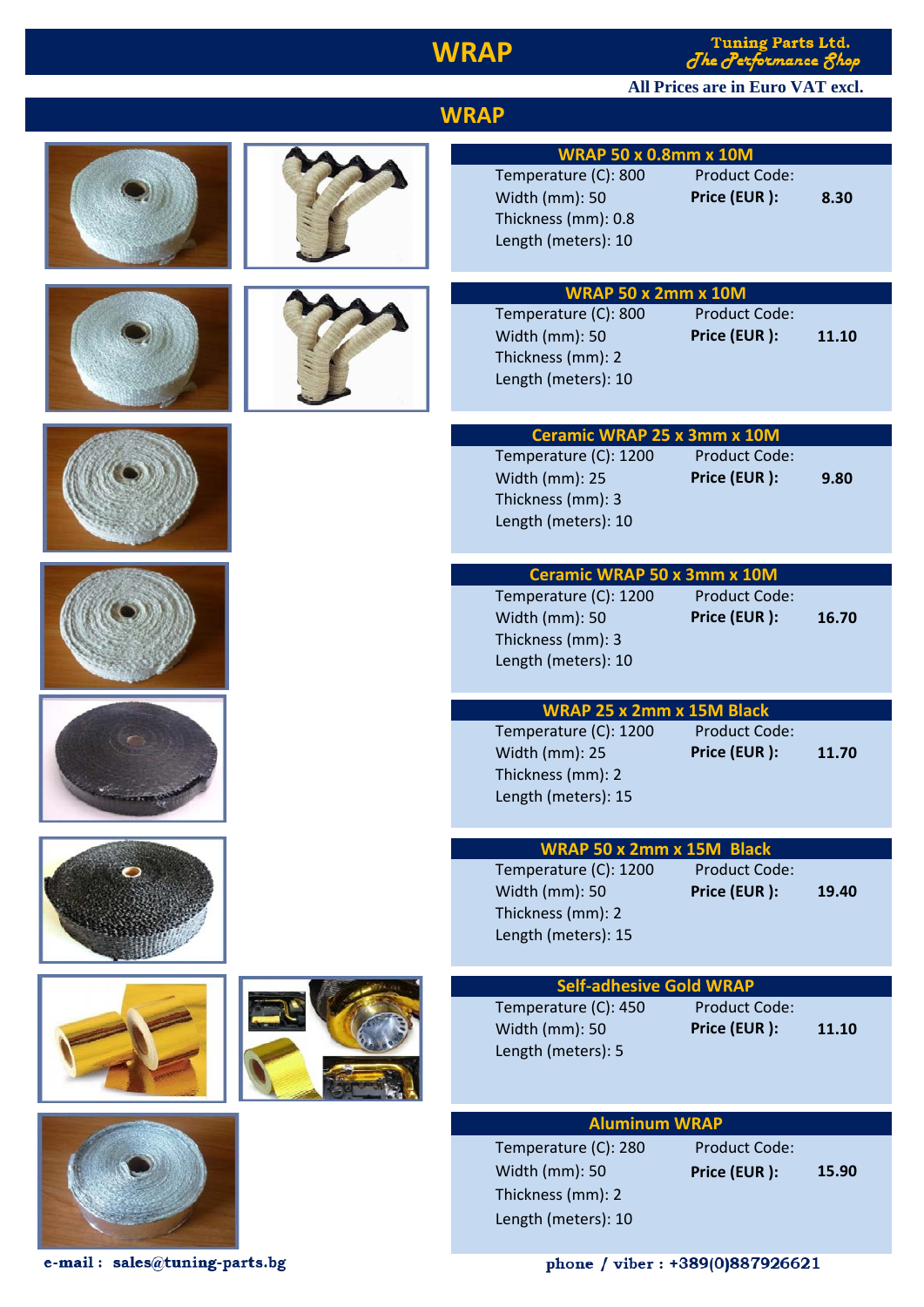### **WRAP**

Tuning Parts Ltd.<br>The Performance Shop

# All Prices are in Euro VAT excl.

| Temperature (C): 1400<br>Width (mm): 25<br>Thickness (mm): 1.6<br>Length (meters): 15 | <b>Product Code:</b><br>Price (EUR): | 14.90                                                                                                                                                                              |
|---------------------------------------------------------------------------------------|--------------------------------------|------------------------------------------------------------------------------------------------------------------------------------------------------------------------------------|
| Temperature (C): 1400<br>Width (mm): 50<br>Thickness (mm): 1.6<br>Length (meters): 10 | <b>Product Code:</b><br>Price (EUR): | 19.40                                                                                                                                                                              |
|                                                                                       |                                      |                                                                                                                                                                                    |
| Temperature (C): 1400<br>Width (mm): 50<br>Thickness (mm): 1.6<br>Length (meters): 15 | <b>Product Code:</b><br>Price (EUR): | 31.00                                                                                                                                                                              |
|                                                                                       |                                      |                                                                                                                                                                                    |
|                                                                                       |                                      |                                                                                                                                                                                    |
| Size: 5mm x 300mm<br>The price is for 1 piece                                         | Price (EUR):                         | 0.32<br>0.50                                                                                                                                                                       |
|                                                                                       | <b>WRAP</b><br>Size: 5mm x 200mm     | Titanium WRAP 25 x 2mm x 15M<br>Titanium WRAP 50 x 2mm x 10M<br>Titanium WRAP 50 x 2mm x 15M<br><b>WRAP Stainless Tape</b><br>Price (EUR):<br><b>Material: Stainless Steel 304</b> |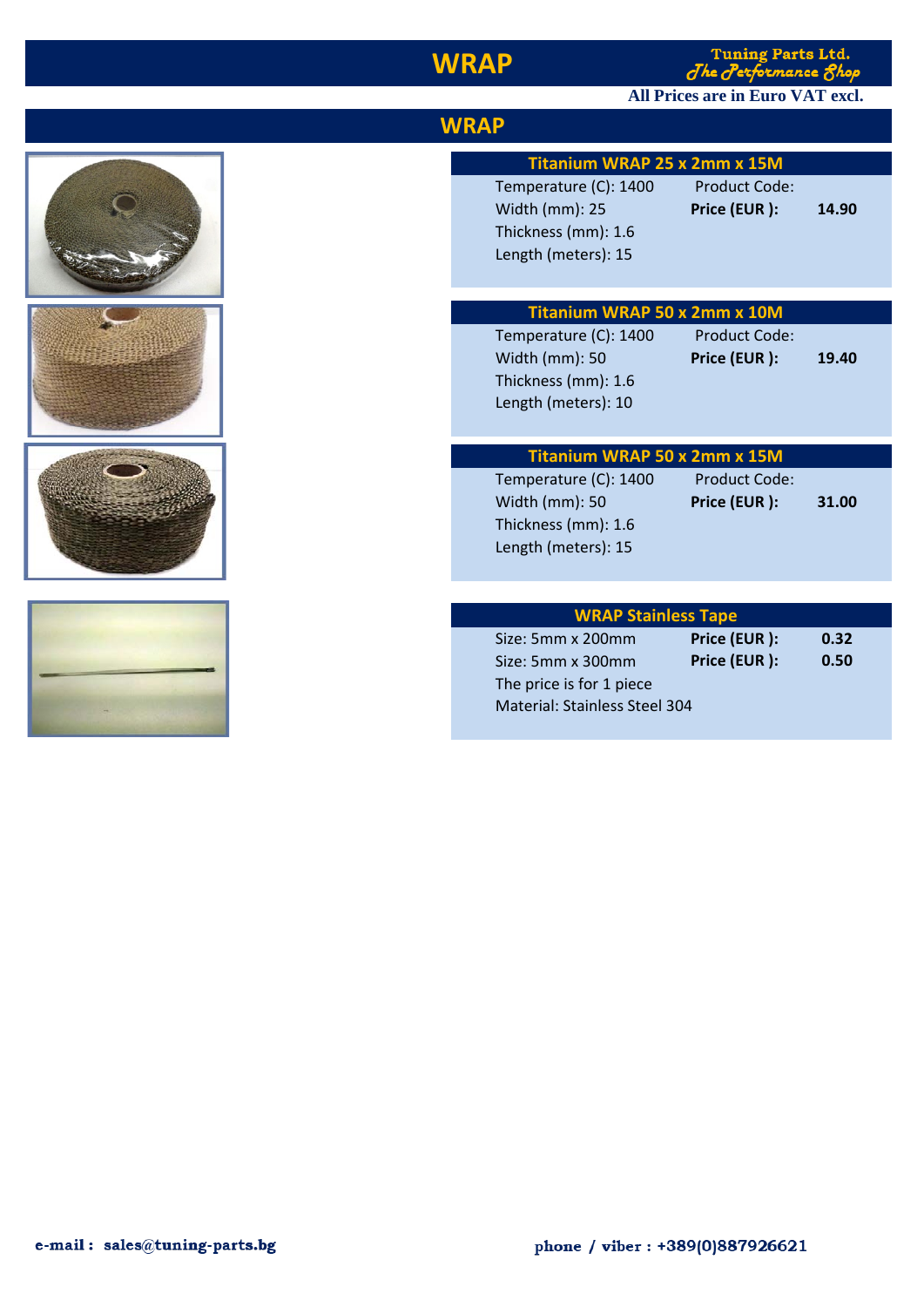### **Turbo Blanket**

**Tuning Parts Ltd.** The Performance 8hop

#### **All Prices are in Euro VAT excl.**























#### **Turbo Blanket**

| <b>T25 Turbo Blanket</b>           |                     |       |
|------------------------------------|---------------------|-------|
| Temperature (C): 1200              | Product Code:       |       |
| Diameter: 120 mm                   | Price (EUR):        | 22.20 |
| Width: 50 mm                       |                     |       |
| With fine steel mesh on the inside |                     |       |
|                                    |                     |       |
|                                    |                     |       |
| <b>Universal Turbo Blanket</b>     |                     |       |
| Temperature (C): 1200              | Product Code: TBB01 |       |
|                                    | Price (EUR):        | 38.80 |
| Dimensions: 430mm x 160mm          |                     |       |
| With fine steel mesh on the inside |                     |       |
|                                    |                     |       |
|                                    |                     |       |
| <b>Universal Turbo Blanket</b>     |                     |       |

| <u>UIIIVEI SALTULDU PIAIINEL</u>   |                     |       |
|------------------------------------|---------------------|-------|
| Temperature (C): 1200              | Product Code: TBB02 |       |
|                                    | Price (EUR):        | 44.40 |
| Dimensions: 430mm x 200mm          |                     |       |
| With fine steel mesh on the inside |                     |       |
|                                    |                     |       |

| <b>T25 Turbo Blanket</b>           |               |       |
|------------------------------------|---------------|-------|
| Temperature (C): 1200              | Product Code: |       |
| Diameter: 120 mm                   | Price (EUR):  | 42.70 |
| Width: 50 mm                       |               |       |
| With fine steel mesh on the inside |               |       |
|                                    |               |       |
|                                    |               |       |

| <b>T3 Turbo Blanket</b>            |                      |       |  |
|------------------------------------|----------------------|-------|--|
| Temperature (C): 1200              | <b>Product Code:</b> |       |  |
| Diameter: 150 mm                   | Price (EUR):         | 43.30 |  |
| Width: 70 mm                       |                      |       |  |
| Thickness: 10 mm?                  |                      |       |  |
| With fine steel mesh on the inside |                      |       |  |

| <b>T4 Turbo Blanket</b>            |                      |       |  |
|------------------------------------|----------------------|-------|--|
| Temperature (C): 1200              | <b>Product Code:</b> |       |  |
| Diameter: 185 mm                   | Price (EUR):         | 44.40 |  |
| Width: 76 mm                       |                      |       |  |
| Thickness: 15 mm                   |                      |       |  |
| With fine steel mesh on the inside |                      |       |  |

| <b>T3 Turbo Blanket - Titanium</b> |                      |  |  |
|------------------------------------|----------------------|--|--|
| Temperature (C): 1200              | <b>Product Code:</b> |  |  |
| Diameter: 150 mm                   | Price (EUR):         |  |  |
| Width: 70 mm                       |                      |  |  |
| Thickness: 10 mmିଆ                 |                      |  |  |
| With fine steel mesh on the inside |                      |  |  |
|                                    |                      |  |  |